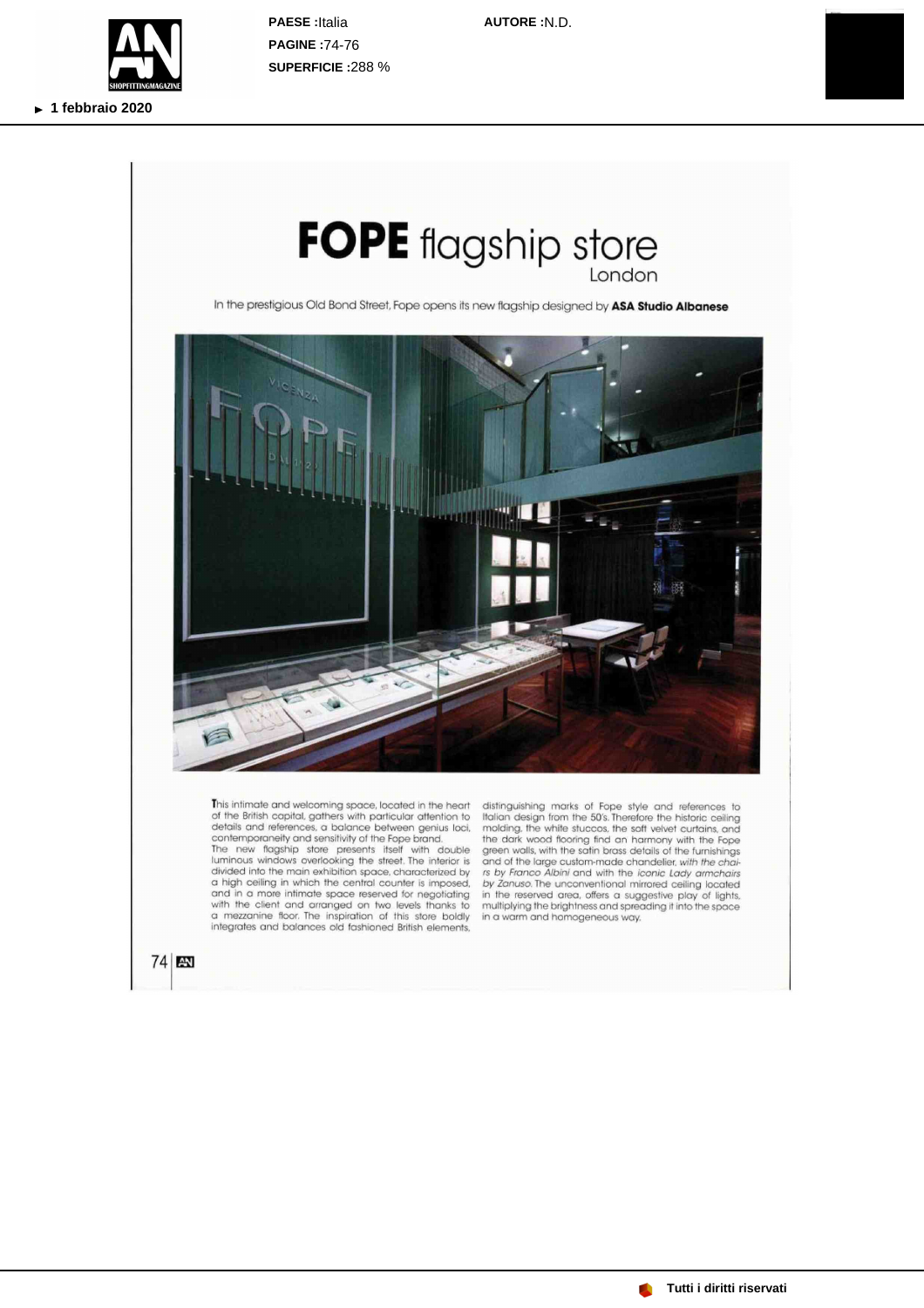

**AUTORE :** N.D.



**1 febbraio 2020**